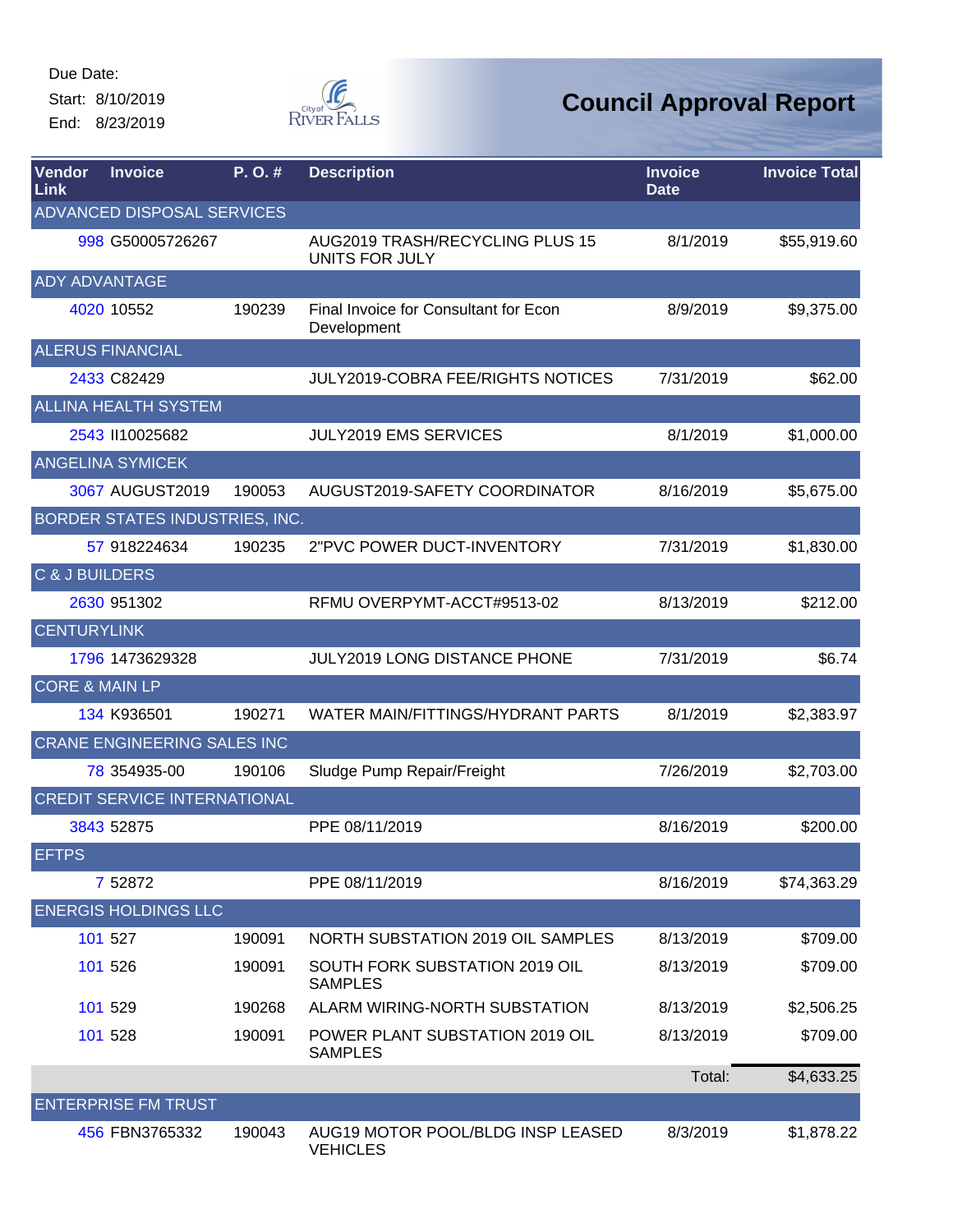Due Date: Start: 8/10/2019

End: 8/23/2019



| Vendor<br>Link       | <b>Invoice</b>                       | P. O. # | <b>Description</b>                                   | <b>Invoice</b><br><b>Date</b> | <b>Invoice Total</b> |
|----------------------|--------------------------------------|---------|------------------------------------------------------|-------------------------------|----------------------|
|                      | <b>EXPRESS PERSONNEL SERVICES</b>    |         |                                                      |                               |                      |
|                      | 109 22679908                         |         | WKEND 7/28 27.5HRS-J.HAYES COMM<br><b>INTERN</b>     | 8/1/2019                      | \$481.80             |
|                      | 109 22714351                         |         | WKEND 8/4 -33HRS J.HAYES COMM INTERN                 | 8/6/2019                      | \$578.16             |
|                      | 109 22747416                         |         | WKEND 8/11-24.5 HRS-JHAYES COMM<br><b>INTERN</b>     | 8/13/2019                     | \$429.24             |
|                      | 109 22747417                         | 190153  | WKEND 8/11-112HRS-STREET MAINT TEMP<br><b>HELP</b>   | 8/13/2019                     | \$2,147.04           |
|                      | 109 22747419                         | 190021  | WKEND 8/11-39HRS-JGLAUBITZ-WATER<br><b>TEMP HELP</b> | 8/13/2019                     | \$719.94             |
|                      | 109 22747418                         | 190153  | WKEND 8/11-222HRS PARK MAINT TEMP<br><b>HELP</b>     | 8/13/2019                     | \$4,098.12           |
|                      |                                      |         |                                                      | Total:                        | \$8,454.30           |
|                      | FIRST NATIONAL BANK - RF SECTION 125 |         |                                                      |                               |                      |
|                      | 6 52871                              |         | PPE 08/11/2019                                       | 8/16/2019                     | \$3,870.47           |
|                      | <b>FREEMAN PROPERTIES</b>            |         |                                                      |                               |                      |
|                      | 3975 AUG2019SOLA<br>R                |         | AUG 2019-SOLAR REFUND #9363-00                       | 8/19/2019                     | \$165.44             |
| <b>GRACE PAULSON</b> |                                      |         |                                                      |                               |                      |
|                      | 937 AUG2019SOLA<br>R                 |         | AUG2019-SOLAR REFUND #5856-00                        | 8/19/2019                     | \$96.25              |
|                      | HANTEN BROADCASTING COMPANY INC      |         |                                                      |                               |                      |
|                      | 306 JULY2019                         |         | <b>JULY2019 SPORTSCASTERS CLUB</b>                   | 7/31/2019                     | \$60.00              |
|                      | <b>HUEBSCH LAUNDRY COMPANY</b>       |         |                                                      |                               |                      |
|                      | 146 4340167                          | 190011  | 8/7 HUEBSCH ELECTRIC UNIFORM                         | 8/7/2019                      | \$564.25             |
|                      | 146 4340168                          | 190016  | <b>8/7 HUEBSCH WATER UNIFORMS</b>                    | 8/7/2019                      | \$32.23              |
|                      | 146 4340169                          | 190035  | 8/7 HUEBSCH PW UNIFORMS                              | 8/7/2019                      | \$807.84             |
|                      | 146 4340170                          | 190017  | 8/7 HUEBSCH WWTP UNIFORMS                            | 8/7/2019                      | \$45.05              |
|                      | 146 4345066                          | 190044  | 8/14 LINEN/BRUSHMAT SVC                              | 8/14/2019                     | \$42.81              |
|                      | 146 4345072                          | 190018  | 8/14/19 CITY HALL BRUSHMAT SERVICE                   | 8/14/2019                     | \$56.92              |
|                      | 146 4344342                          | 190011  | 8/14/19 HUEBSCH ELECTRIC UNIFORM                     | 8/14/2019                     | \$246.00             |
|                      | 146 4344343                          | 190016  | 8/14/19 HUEBSCH WATER UNIFORMS                       | 8/14/2019                     | \$344.96             |
|                      | 146 4344345                          | 190017  | 8/14/19 HUEBSCH WWTP UNIFORMS                        | 8/14/2019                     | \$164.05             |
|                      | 146 4344344                          | 190035  | 8/14/19 HUEBSCH PW UNIFORMS                          | 8/14/2019                     | \$157.05             |
|                      |                                      |         |                                                      | Total:                        | \$2,461.16           |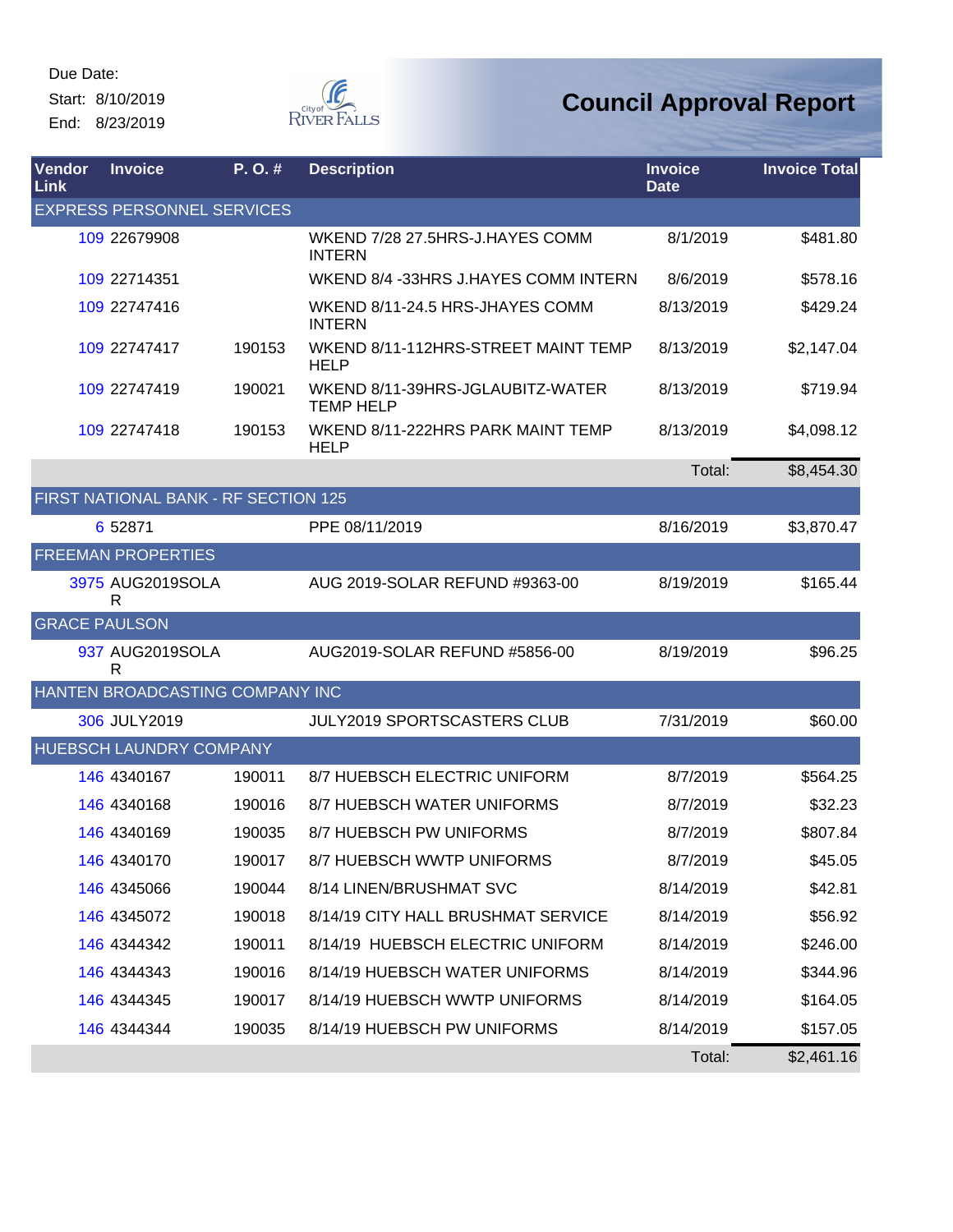Start: 8/10/2019 End: 8/23/2019



| Vendor<br>Link      | <b>Invoice</b>                  | P. O. #                         | <b>Description</b>                                | <b>Invoice</b><br><b>Date</b> | <b>Invoice Total</b> |
|---------------------|---------------------------------|---------------------------------|---------------------------------------------------|-------------------------------|----------------------|
| <b>INFOSEND INC</b> |                                 |                                 |                                                   |                               |                      |
|                     | 150 156147                      | 190041                          | <b>JUNE2019 RFMU MONTHLY STMT SVCS</b>            | 8/1/2019                      | \$3,150.37           |
|                     | 150 157514                      | 190041                          | JULY2019 RFMU MONTHLY STMT SVCS                   | 8/1/2019                      | \$3,161.14           |
|                     |                                 |                                 |                                                   | Total:                        | \$6,311.51           |
|                     |                                 |                                 | INTERNATIONAL CITY MGMT ASSOC RETIREMENT CORP     |                               |                      |
|                     | 1 52867                         |                                 | PPE 08/11/2019                                    | 8/16/2019                     | \$20,288.83          |
|                     | 1 52868                         |                                 | PPE 08/11/2019                                    | 8/16/2019                     | \$1,782.06           |
|                     |                                 |                                 |                                                   | Total:                        | \$22,070.89          |
| <b>KWIK TRIP</b>    |                                 |                                 |                                                   |                               |                      |
|                     | 172 JULY19 MOTOR<br><b>FUEL</b> |                                 | <b>JULY19 MOTOR FUEL STMT</b>                     | 7/31/2019                     | \$11,785.82          |
|                     | <b>LOFFLER COMPANIES INC</b>    |                                 |                                                   |                               |                      |
|                     | 182 25252774                    |                                 | AUG2019-COURT/CSR KONICA MINOLTA<br><b>COPIER</b> | 8/1/2019                      | \$160.00             |
|                     | 182 25252776                    |                                 | AUG2019-ADMIN KONICA COPIER<br><b>BASE/USAGE</b>  | 8/1/2019                      | \$249.25             |
|                     | 182 25252775                    |                                 | AUG2019-MAILROOM KONICA COPIER                    | 8/1/2019                      | \$249.00             |
|                     | 182 25252773                    |                                 | AUG2019-FIRE DEPT-KONICA MINOLTA<br><b>COPIER</b> | 8/1/2019                      | \$216.00             |
|                     | 182 391183548                   |                                 | AUG2019-PW KONICA MINOLTA<br><b>BASE/OVERAGE</b>  | 8/1/2019                      | \$198.29             |
|                     |                                 |                                 |                                                   | Total:                        | \$1,072.54           |
|                     | <b>MAILROOM FINANCE INC</b>     |                                 |                                                   |                               |                      |
|                     | 845 JULY2019                    |                                 | JULY2019 - POSTAGE METER FUNDS                    | 7/30/2019                     | \$1,400.00           |
|                     | <b>MCGINTY, PATRICK</b>         |                                 |                                                   |                               |                      |
|                     | 3982 082519                     |                                 | 08/25/19 EAU CLAIRE TRAVEL PER DIEM               | 8/1/2019                      | \$237.50             |
|                     | 3982 090219                     |                                 | 9/2/19 EAU CLAIRE TRAVEL PER DIEM                 | 8/15/2019                     | \$195.50             |
|                     |                                 |                                 |                                                   | Total:                        | \$433.00             |
|                     |                                 | METERING & TECHNOLOGY SOLUTIONS |                                                   |                               |                      |
|                     | 451 14932                       | 190258                          | <b>WATER METERS/FREIGHT</b>                       | 8/9/2019                      | \$11,545.82          |
|                     |                                 |                                 | MINNESOTA CHILD SUPPORT PAYMENT CENTER            |                               |                      |
|                     | 4022 52876                      |                                 | PPE 08/11/2019 CASE#001530440101                  | 8/16/2019                     | \$303.64             |
|                     | <b>NATURAL SOLUTIONS</b>        |                                 |                                                   |                               |                      |
|                     | 3838 4678                       | 190098                          | 2019 WOODCHIP INSTALLATION SVC                    | 7/1/2019                      | \$948.00             |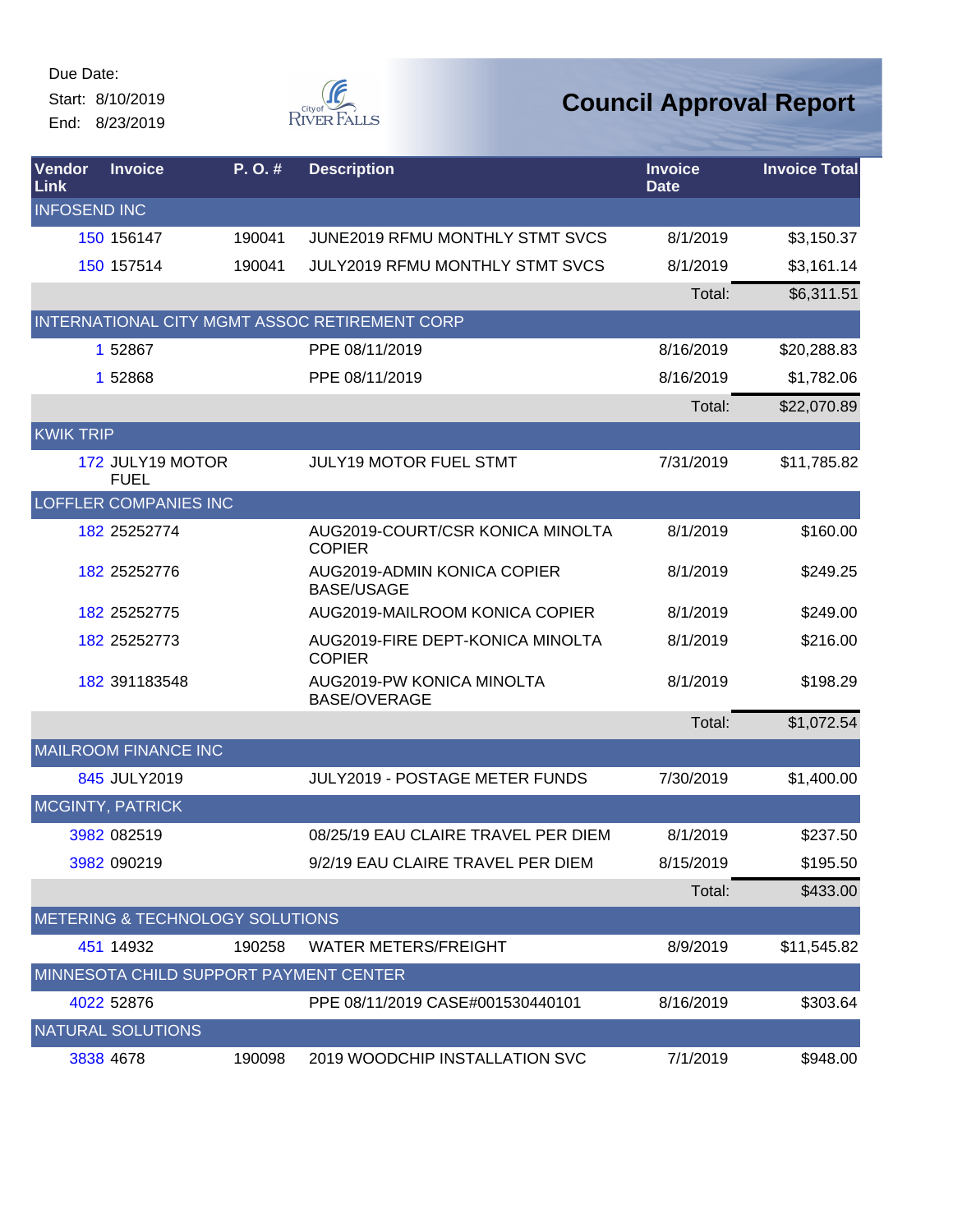Start: 8/10/2019 End: 8/23/2019



| <b>Vendor</b><br><b>Link</b> | <b>Invoice</b>                         | P. O. # | <b>Description</b>                                     | <b>Invoice</b><br><b>Date</b> | <b>Invoice Total</b> |
|------------------------------|----------------------------------------|---------|--------------------------------------------------------|-------------------------------|----------------------|
|                              | ONE TIME PAY VENDOR                    |         |                                                        |                               |                      |
|                              | 9999 CREATIVEHOM<br>ES                 |         | OVERPYMT BLDG PERMIT#180-19/3262<br><b>GLASGOW</b>     | 8/12/2019                     | \$270.00             |
|                              | 9999 CPLAGENS                          |         | OVERPAYMENT-PARKING<br>CITATION#04308290               | 8/14/2019                     | \$20.00              |
|                              |                                        |         |                                                        | Total:                        | \$290.00             |
| <b>PELION BENEFITS</b>       |                                        |         |                                                        |                               |                      |
|                              | 5 5 28 7 0                             |         | PPE 08/11/2019                                         | 8/16/2019                     | \$2,886.85           |
|                              | PEPIN PUBLIC LIBRARY                   |         |                                                        |                               |                      |
|                              | 4143 861784                            |         | REIMBURSE-LOST BOOK-MOCKINGJAY                         | 8/15/2019                     | \$18.00              |
|                              | PUBLIC SERVICE COMMISSION OF WISCONSIN |         |                                                        |                               |                      |
|                              | 216 1907-I-05110                       |         | <b>JULY2019 AMI /UPGRADE ASSESSMENT</b><br><b>FEES</b> | 8/1/2019                      | \$168.17             |
|                              | <b>RFMU PAYMENTS OR REFUNDS</b>        |         |                                                        |                               |                      |
|                              | 990610 LAURENOLSO<br>N                 |         | REISSUE-RFMU OVERPYMT-ACCT#6643-22                     | 8/1/2019                      | \$34.77              |
|                              | 990610 EMMAMEYER                       |         | REISSUE-RFMU OVERPYMT-ACCT#1442-24                     | 8/1/2019                      | \$33.04              |
|                              | 990610 113408                          |         | REFUND RFMU DEPOSIT ACCT#1134-08                       | 8/1/2019                      | \$996.85             |
|                              | 990610 155719                          |         | RFMU OVERPYMT-ACCT#1557-19                             | 8/12/2019                     | \$110.33             |
|                              | 990610 197800                          |         | RFMU OVERPYMT-ACCT #1978-00                            | 8/12/2019                     | \$645.78             |
|                              | 990610 277016                          |         | RFMU OVERPYMT - ACCT#2770-16                           | 8/12/2019                     | \$73.83              |
|                              | 990610 311007                          |         | RFMU OVERPYMT - ACCT#3110-07                           | 8/12/2019                     | \$74.81              |
|                              | 990610 331103                          |         | RFMU OVERPYMT - ACCT#3311-03                           | 8/12/2019                     | \$330.75             |
|                              | 990610 333202                          |         | RFMU OVERPYMT - ACCT#3332-02                           | 8/12/2019                     | \$41.73              |
|                              | 990610 373319                          |         | RFMU OVERPYMT - ACCT#3733-19                           | 8/12/2019                     | \$126.35             |
|                              | 990610 380113                          |         | RFMU OVERPYMT - ACCT#3801-13                           | 8/12/2019                     | \$85.93              |
|                              | 990610 446304                          |         | RFMU OVERPYMT - ACCT#4463-04                           | 8/12/2019                     | \$20.72              |
|                              | 990610 485301                          |         | RFMU OVERPYMT - ACCT#4853-01                           | 8/12/2019                     | \$120.85             |
|                              | 990610 493902                          |         | RFMU OVERPYMT - ACCT#4939-02                           | 8/12/2019                     | \$161.61             |
|                              | 990610 595900                          |         | RFMU OVERPYMT-ACCT #5959-00                            | 8/13/2019                     | \$99.43              |
|                              | 990610 638812                          |         | RFMU OVERPYMT-ACCT#6388-12                             | 8/13/2019                     | \$22.69              |
|                              | 990610 710709                          |         | RFMU OVERPYMT-ACCT#7107-09                             | 8/13/2019                     | \$42.78              |
|                              | 990610 740700                          |         | RFMU OVERPYMT-ACCT#7407-00                             | 8/13/2019                     | \$136.13             |
|                              | 990610 808802                          |         | RFMU OVERPYMT-ACCT#8088-02                             | 8/13/2019                     | \$60.94              |
|                              | 990610 811203                          |         | RFMU OVERPYMT-ACCT#8112-03                             | 8/13/2019                     | \$82.37              |
|                              | 990610 849805                          |         | RFMU OVERPYMT-ACCT#8498-05                             | 8/13/2019                     | \$12.70              |
|                              | 990610 969303                          |         | RFMU OVERPYMT-ACCT#9693-03                             | 8/13/2019                     | \$19.81              |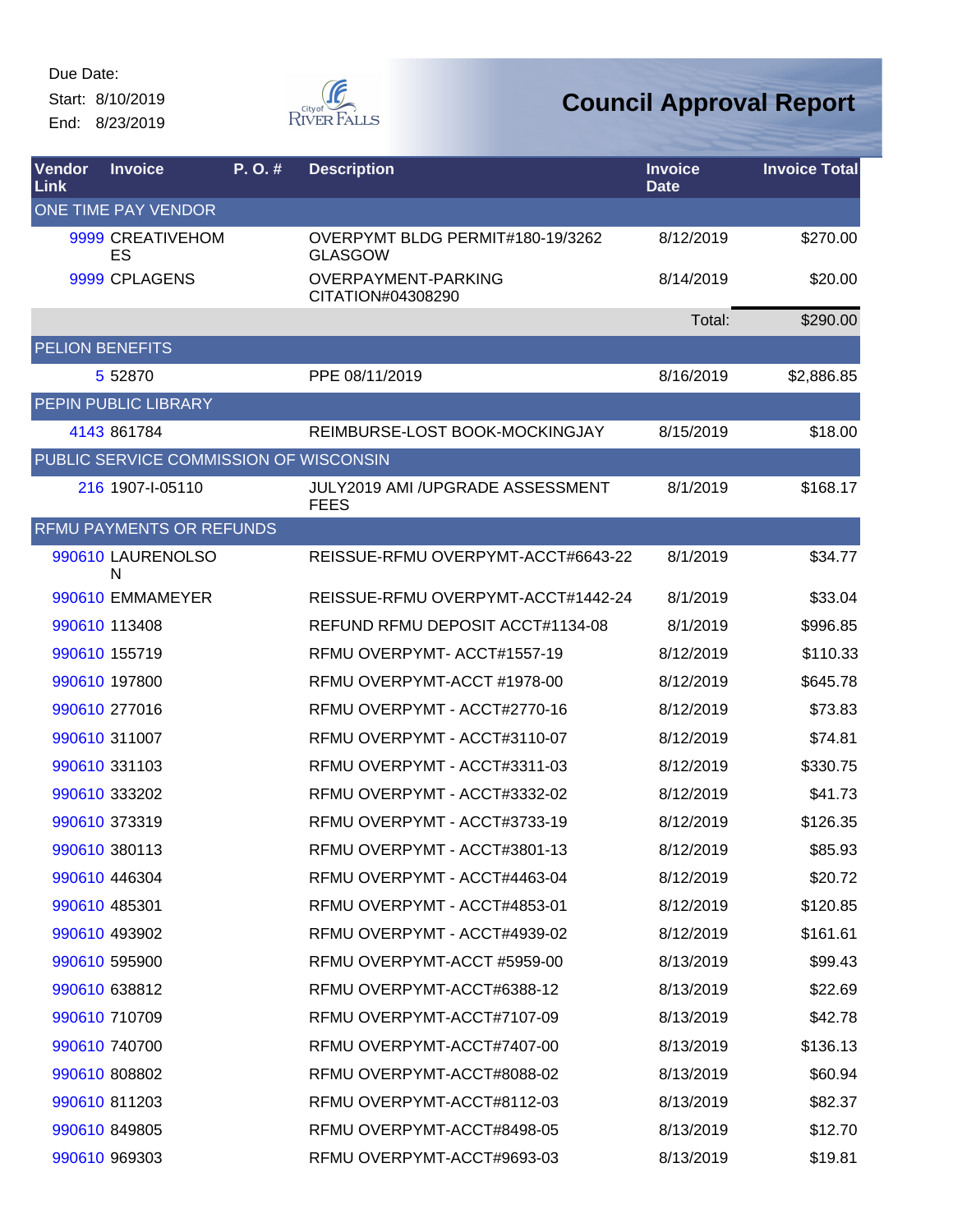Start: 8/10/2019 End: 8/23/2019



| Vendor<br>Link        | <b>Invoice</b>                             | $P. O.$ # | <b>Description</b>                                           | <b>Invoice</b><br><b>Date</b> | <b>Invoice Total</b> |
|-----------------------|--------------------------------------------|-----------|--------------------------------------------------------------|-------------------------------|----------------------|
|                       | 990610 113711                              |           | RFMU DEPOSIT REFUND-ACCT#1137-11                             | 8/13/2019                     | \$220.72             |
|                       | 990610 115911                              |           | RFMU DEPOSIT REFUND ACCT#1159-11                             | 8/13/2019                     | \$452.25             |
|                       | 990610 198201                              |           | RFMU DEPOSIT REFUND - ACCT#1982-01                           | 8/13/2019                     | \$1,046.39           |
|                       | 990610 797700                              |           | RFMU DEPOSIT REFUND-ACCT#7977-00                             | 8/13/2019                     | \$490.18             |
|                       | 990610 928304                              |           | RFMU DEPOSIT REFUND-ACCT#9283-04                             | 8/13/2019                     | \$8,291.39           |
|                       |                                            |           |                                                              | Total:                        | \$13,835.13          |
|                       | <b>RIVER FALLS CHAMBER OF COMMERCE INC</b> |           |                                                              |                               |                      |
|                       | 225 0229                                   |           | A. WHITE/S. KARLSSON-LEADERSHIP RIVER<br><b>FALLS ENROLL</b> | 8/13/2019                     | \$800.00             |
|                       | 225 0196                                   |           | <b>FIVE CHAMBER CHECKS-APPLIANCE</b><br><b>REBATES</b>       | 8/13/2019                     | \$225.00             |
|                       |                                            |           |                                                              | Total:                        | \$1,025.00           |
|                       | RIVER FALLS POLICE ASSOCIATION             |           |                                                              |                               |                      |
|                       | 9 52873                                    |           | <b>AUGUST UNION DUES</b>                                     | 8/16/2019                     | \$604.80             |
|                       | <b>RIVER FALLS ROTARY</b>                  |           |                                                              |                               |                      |
|                       | 458 3064                                   | 190238    | JULY-SEPT2019 SNELSON-ROTARY<br><b>MEMBERSHIP DUES</b>       | 7/1/2019                      | \$125.00             |
|                       | 458 3084                                   | 190238    | JULY-SEPT2019 ROTARY MEMBERSHIP<br><b>DUES</b>               | 8/1/2019                      | \$125.00             |
|                       |                                            |           |                                                              | Total:                        | \$250.00             |
|                       | ROHL CONSTRUCTION INC                      |           |                                                              |                               |                      |
|                       | 2983 11875                                 |           | 26.15 TONS CRUSHED LIMESTON                                  | 7/31/2019                     | \$220.97             |
|                       | <b>ROSS &amp; ASSOCIATES LTD</b>           |           |                                                              |                               |                      |
|                       | 375 378200                                 |           | RFMU OVERPYMT - ACCT#3782-00                                 | 8/12/2019                     | \$88.62              |
| <b>SAHNOW, JACKIE</b> |                                            |           |                                                              |                               |                      |
|                       | 3839 081919                                |           | 8/19/19 MADISON TRAVEL PER DIEM                              | 8/12/2019                     | \$240.10             |
| <b>SEAN DOWNING</b>   |                                            |           |                                                              |                               |                      |
|                       | 3069 081519                                |           | 8/15/19 RICE LAKE TRAVEL PER DIEM                            | 8/15/2019                     | \$36.32              |
|                       | <b>SELLECK CONCRETE @ MASONRY</b>          |           |                                                              |                               |                      |
|                       | 4105 GLEN PARK<br>08/20/19                 | 190257    | Glen Park Maintenance Bldg block work(August<br>2019)        | 8/20/2019                     | \$3,724.00           |
|                       | SHORT ELLIOTT HENDRICKSON INC              |           |                                                              |                               |                      |
|                       | 244 371848                                 | 180424    | Thru July2019-Troy/Pomeroy Watermain<br>Relocate             | 8/14/2019                     | \$8,920.33           |
|                       | ST CROIX COUNTY HIGHWAY DEPARTMENT         |           |                                                              |                               |                      |
|                       | 956 714                                    | 190140    | THRU 7/27/19 - 2019 Spray Patching                           | 8/1/2019                      | \$18,029.67          |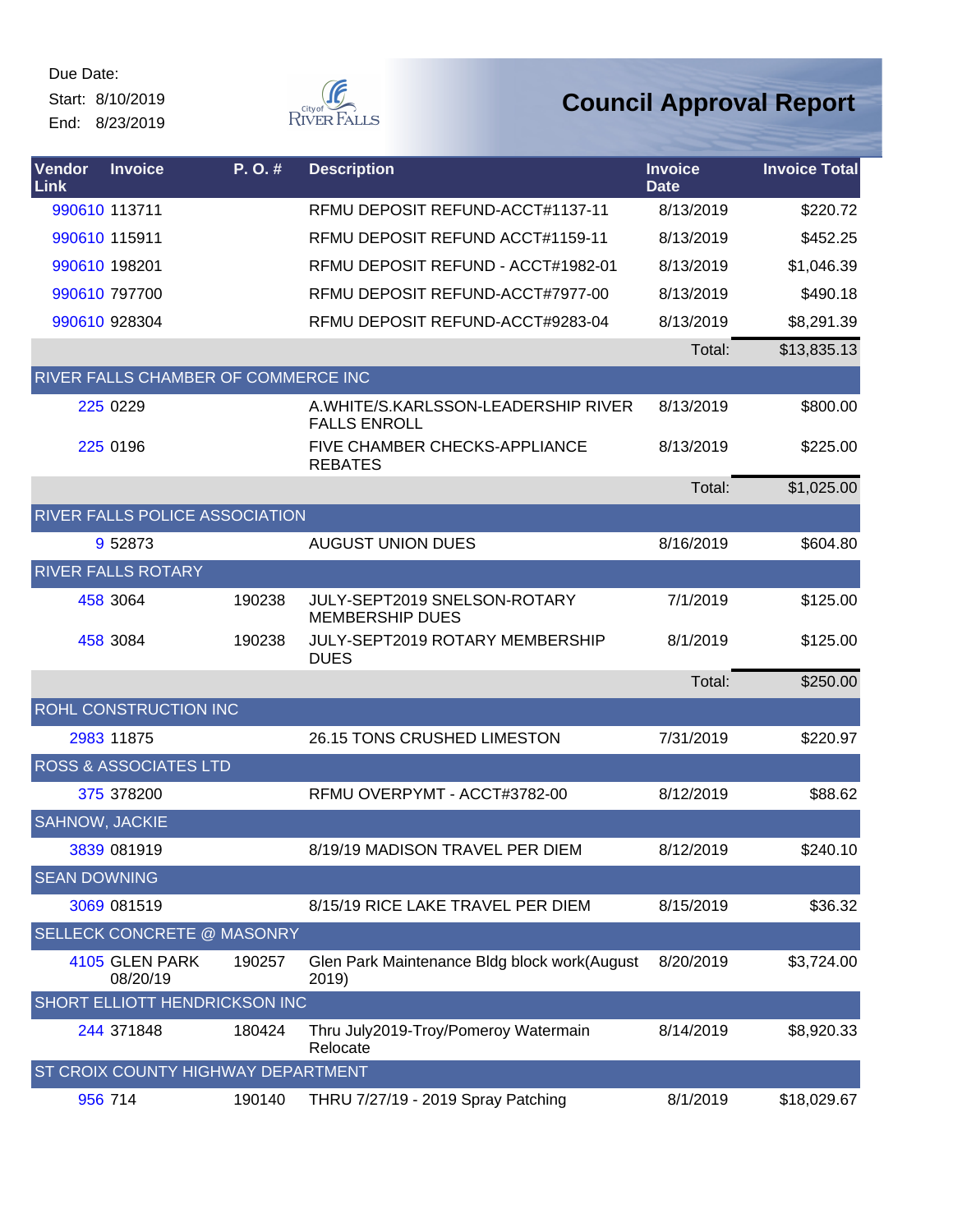Start: 8/10/2019 End: 8/23/2019



| Vendor<br>Link | <b>Invoice</b>                     | P.O.#  | <b>Description</b>                                           | <b>Invoice</b><br><b>Date</b> | <b>Invoice Total</b> |  |  |  |
|----------------|------------------------------------|--------|--------------------------------------------------------------|-------------------------------|----------------------|--|--|--|
|                | <b>STATE TREASURER</b>             |        |                                                              |                               |                      |  |  |  |
|                | 260 AUG2019                        |        | AUG2019 ELECTRIC/WATER/SEWER BOND<br><b>RESERVE</b>          | 8/1/2019                      | \$162,000.00         |  |  |  |
|                | STRAND ASSOCIATES, INC             |        |                                                              |                               |                      |  |  |  |
|                | 3346 0151926                       | 190088 | Thru July2019-WWTP Aeration System<br>Improvements           | 8/14/2019                     | \$23,763.37          |  |  |  |
|                | STUART C IRBY TOOL AND SAFETY      |        |                                                              |                               |                      |  |  |  |
|                | 156 S011437406.00 190224<br>2      |        | FUSE LINKS/100KP CIR 100 AMP FUSE                            | 8/8/2019                      | \$339.00             |  |  |  |
|                | TD & I CABLE MAINTENANCE INC       |        |                                                              |                               |                      |  |  |  |
|                | 2008 8889                          | 190274 | Directional Boring - 618 Clark St/Single Phase               | 8/14/2019                     | \$1,195.00           |  |  |  |
|                | VALLEY VIEW TREE PLANTING LLC      |        |                                                              |                               |                      |  |  |  |
|                | 3068 07192019                      | 190259 | Jul 2019 Boulevard Trees for Spring Creek<br><b>Estates</b>  | 7/19/2019                     | \$7,675.00           |  |  |  |
|                | <b>WESCO DISTRIBUTION INC</b>      |        |                                                              |                               |                      |  |  |  |
|                | 303 445540                         | 190252 | 18 NORDIC 150 PEDESTALS-ELECTRIC<br><b>INVENTORY</b>         | 8/6/2019                      | \$1,924.38           |  |  |  |
|                | WEST CENTRAL WI BIOSOLIDS FACILITY |        |                                                              |                               |                      |  |  |  |
|                | 304 JULY2019                       |        | JULY2019 BIOSOLIDS                                           | 7/31/2019                     | \$35,592.48          |  |  |  |
|                | <b>WESTHUIS, KEVIN</b>             |        |                                                              |                               |                      |  |  |  |
|                | 305 MILEAGE<br><b>RMBRSMT</b>      |        | <b>AUG2019 EXECUTIVE STRATEGIC</b><br>PLANNING MTG COMMITTEE | 8/19/2019                     | \$118.00             |  |  |  |
|                | WI DEPARTMENT OF REVENUE           |        |                                                              |                               |                      |  |  |  |
|                | 3 JULY19 SALES<br><b>TAX</b>       |        | <b>JULY19 SALES TAX</b>                                      | 8/1/2019                      | \$53,072.98          |  |  |  |
|                | 3 52869                            |        | PPE 08/11/2019                                               | 8/16/2019                     | \$15,255.48          |  |  |  |
|                |                                    |        |                                                              | Total:                        | \$68,328.46          |  |  |  |
|                | <b>WI DEPT OF JUSTICE</b>          |        |                                                              |                               |                      |  |  |  |
|                | 422 L4801T/JULY20<br>19            |        | <b>JULY2019-BACKGROUND CHECKS</b>                            | 8/1/2019                      | \$63.00              |  |  |  |
|                | WI DEPT OF REVENUE                 |        |                                                              |                               |                      |  |  |  |
|                | 777 947015/7719-19                 |        | STATE DEBT FEE-#947015/7719-19 ATHEN<br><b>ASHTON</b>        | 8/12/2019                     | \$44.68              |  |  |  |
|                | 777 52874                          |        | PPE 08/11/2019 Confirm# 1-854-523-936                        | 8/16/2019                     | \$53.00              |  |  |  |
|                |                                    |        |                                                              | Total:                        | \$97.68              |  |  |  |
|                | WI DEPT OF SAFETY & PROF SVCS      |        |                                                              |                               |                      |  |  |  |
|                | 317 506199                         |        | 2019 PSB PERMIT TO OPERATE-<br><b>ELEVATORS</b>              | 7/31/2019                     | \$50.00              |  |  |  |